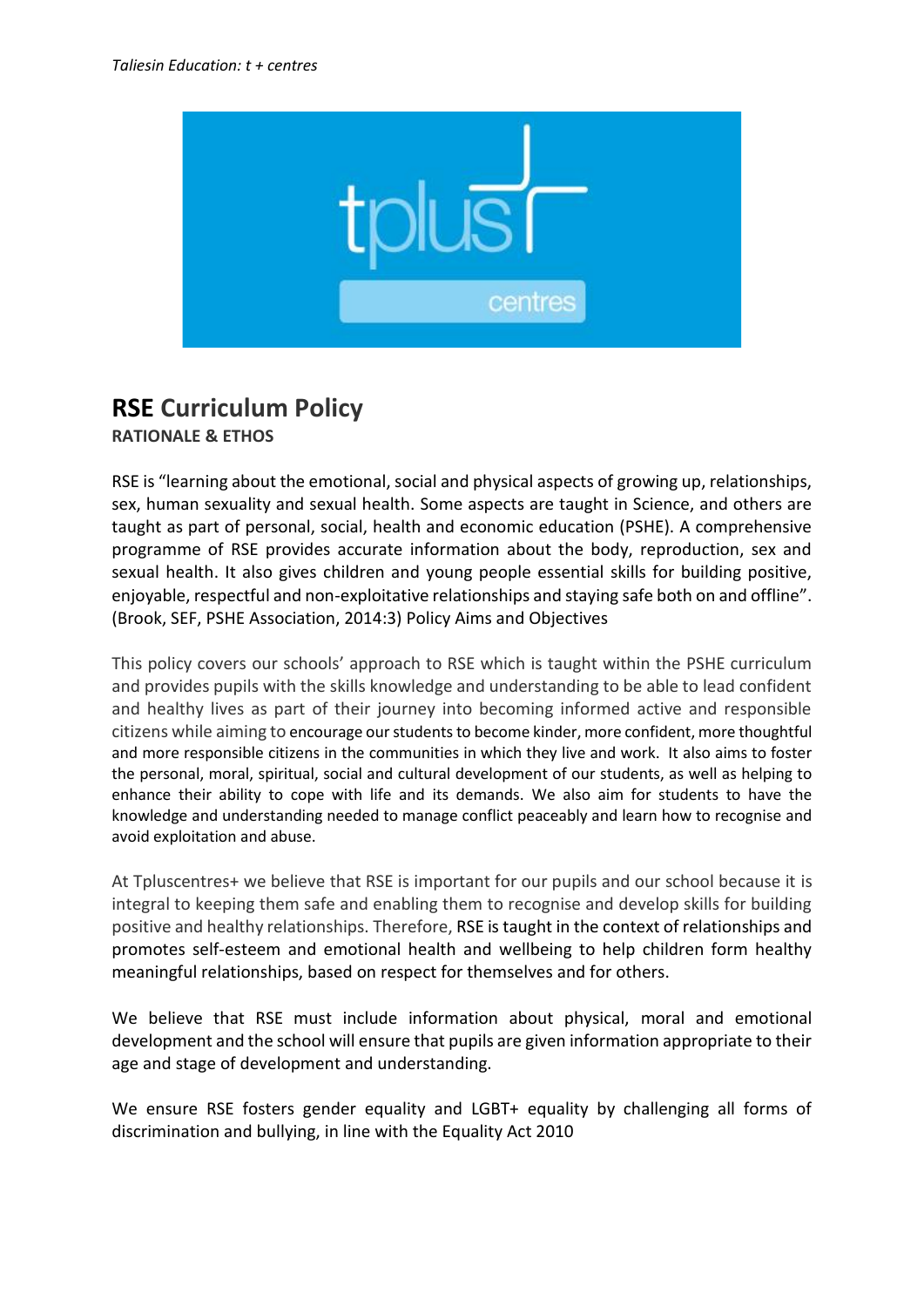Tpluscentres+ believes in working in partnership with parents and carers and understands the importance of sharing our RSE programme with families so that they are able to support their children's physical, moral, mental wellbeing and emotional development at home.

This policy is also available on our website www.tpluscentres.co.uk for parents to be able to access at any time.

Through this policy we work together to promote the following skills:

- To provide the knowledge and information to which all pupils are entitled and to clarify/reinforce existing knowledge
- To raise pupils" self-esteem and confidence, especially in their relationships with others
- To understand the importance of safe and stable relationships that promote respect, love and care
- To help pupils" develop skills (language, decision making, choice, assertiveness, resilience) and make the most of their abilities
- To provide the confidence to be participating members of society and to value themselves and others;
- To help gain access to information and support
- To develop skills for a healthier safer lifestyle
- To develop and use communication skills and assertiveness skills to cope with the influences of their peers and the media
- To develop resilience and positivity when responding to influences that may affect body image
- To reinforce and develop pupils" understanding of how to stay safe online
- To respect and care for their bodies
- To be prepared for puberty and adulthood
- To respond to the needs of pupils and parents/carers by providing accurate knowledge of sexual matters at a level suitable to children's age and understanding and to dispel myths and rumour
	- To foster an understanding and acceptance that relationships can be formed in diverse and varied ways, for example; people of the same gender.
	- To develop acceptance of same sex unions as also offering stable, loving and committed relationships to nurture children
	- To Value family life within stable, loving and committed relationships
	- To develop respect for self and others
	- To develop respect for rights and responsibilities within relationships and gender equality and equality in relationships
	- To further understand diversity regarding religion, gender, culture and sexual orientation
	- To understand the importance of striving to reduce intolerance and discrimination based on sexual orientation, disability, ethnicity, religion and gender.
	- To be able to challenge gender stereotypes and inequality
	- To Develop spiritual, moral, social and cultural awareness in line with the 2010 Equality Act and the schools' safeguarding and child protection protocols.

## **ROLES & RESPONSIBILITIES**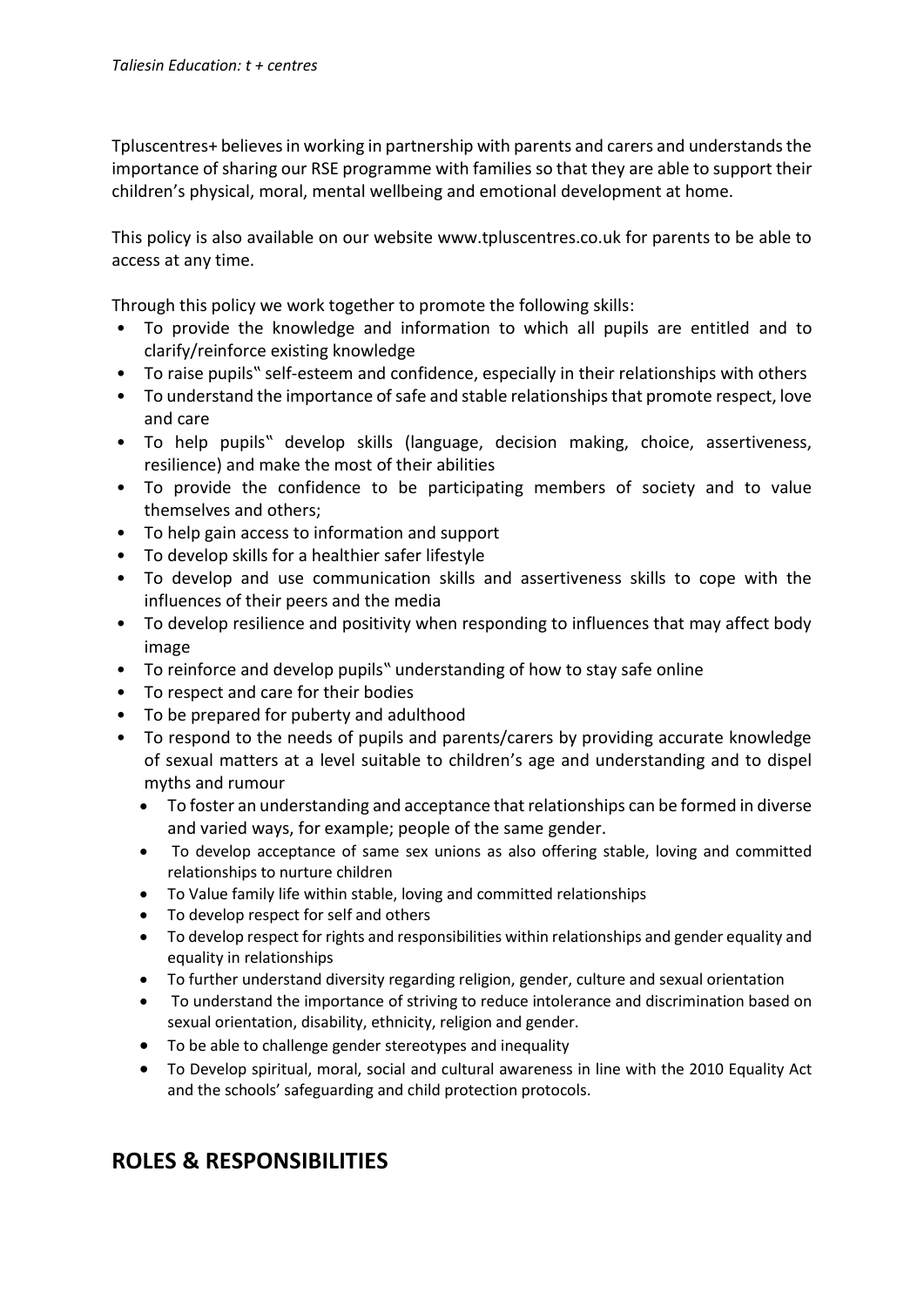The PSHE subject leader and Head of Centre are responsible for the organisation of RSE at t+centres. RSE is delivered through a number of areas of the curriculum and is taught explicitly through the following subjects: Science & PSHE & Citizenship - including the Social and Emotional Aspects of Learning (SEAL) programme - and through assemblies and Enrichment activities.

Where RSE is taught within the curriculum, it will be delivered by the class teacher. Assemblies are delivered by teaching staff, SLT including the headteacher. Visiting speakers from the community, e.g. health promotion specialists, school/family planning nurses, community police and fire officers, make a valuable contribution to the RSE curriculum. Their input is carefully planned and monitored to fit into and complement the curriculum. Teachers are always present during sessions delivered by visiting speakers and the teachers remain responsible for the delivery of the RSE curriculum. Whilst many aspects of RSE are taught throughout the year, some specific age-related aspects are delivered at a pre-planned point during the year, in order that parents/carers are informed and can be involved in supporting their child.

#### **LEGISLATION**

We are required to teach relationships education/RSE as part of the Revised Department for Education statutory guidance (September 2020) which states that all schools must deliver relationships education (in primary schools) and relationships and sex education (in secondary education), The parental right to withdraw pupils from RSE remains in primary and secondary education for aspects of sex education which are not part of the science curriculum. The RSE policy compliments our PHSE policy and documents that inform the school's RSE policy include:

- Education Act (1996)
- Learning & Skills Act (2000)
- Education & Inspections Act (2006)
- Equality Act (2006)
- Supplementary Guidance SRE for the  $21<sup>st</sup>$  Century (2014)
- Keeping children safe in education statutory safeguarding guidance (2016)
- Children & Social Work (2017)

#### **CURRICULUM DESIGN**

The school uses the New National Curriculum and the PHSE associations Programme of study as the basis of its curriculum planning as this identifies the key concepts and skills to be taught through PSHE education and incorporates the range of topics to be covered within RSE.

Our curriculum planning is in three phases (long-term, medium-term and short-term). Our long-term planning gives a detailed outline of what we teach across each key stage. Our medium-term plans, which are adapted from the long-term planning, give details of the main learning objectives for each topic. They ensure an appropriate balance and distribution of work across each topic. These plans are kept and reviewed by the subject leader. Our short-term planning is completed via an individual lesson plan and gives details of the main learning objective and the learning activity for that lesson. These short-term plans will be matched to the ability of the pupil.

**SAFE & EFFECTIVE PRACTISE**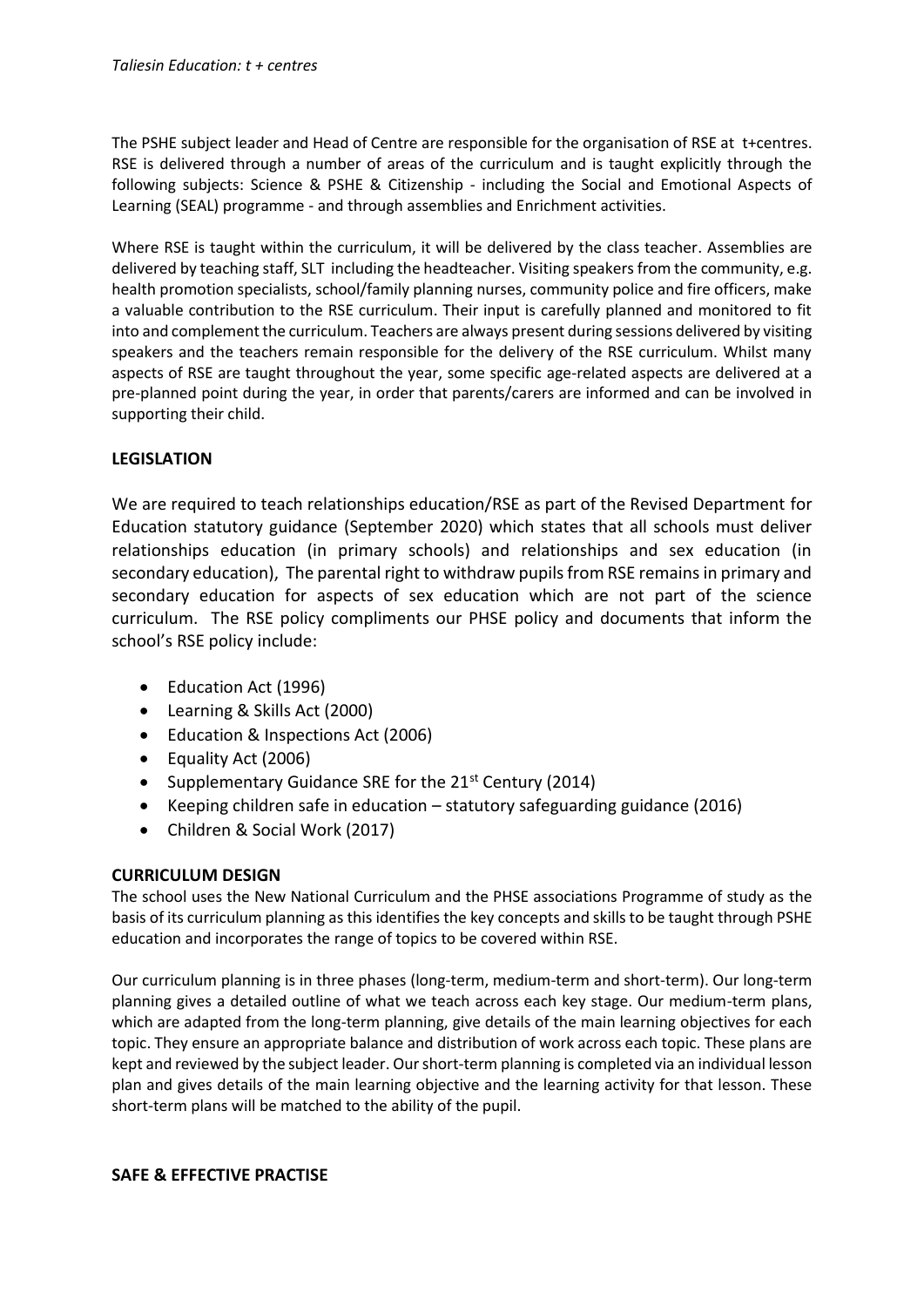Teaching and learning approaches will be in line with the Teaching and Learning Policy.

The school uses a variety of teaching to accommodate learning styles in RSE. Our principal aim is to develop pupil's knowledge, skills and understanding. During our lessons we encourage pupils to ask as well as answer questions related to RSE.

They have the opportunity to use a wide range of resources, including: video clips, games and scenario cards to support their work. ICT is used in SE lessons to facilitate engagement and support where this serves to enhance their learning. Wherever possible, we encourage the pupils to apply their learning to everyday situations.

We recognise the fact that there may be pupils of widely different abilities in classes and barriers to learning. We provide suitable learning opportunities for all pupils by matching the challenge of the task to the ability of the pupil. We achieve this through a range of strategies – setting tasks which are open-ended and can have a variety of responses, setting tasks of increasing difficulty and providing resources of different complexity, according to the ability of the pupil.

Other resources and activities are used to enhance and engage the learners in a stimulating and sensory way using a variety of methods of delivery and resources including puppetry, role-play, sensory materials such as clay and paint encouraging freedom of expression and a safe way to explore feelings

We realise that not all children will begin each year at the expected starting point and when beginning a topic the first lesson will be to determine the students prior knowledge and adjustments made accordingly to ensure that the student does not feel disadvantaged by not understanding any issues that they are being presented with. We aim for our programme to be responsive at all times to students needs and to be reactive in a positive way to ensure that key messages are clearly understood by the student.

We use classroom assistants to support some pupils, and to ensure that work is matched to the needs of individuals.

The direct teaching of the RSE curriculum across all key stages takes place though specific allocated lesson times within the PSHE curriculum.

We will ensure a safe learning environment by ensuring that pupils are aware that RSE is taught in a safe non-judgemental environment where adults and children are confident that they are respected. Specific ground rules will also be established at the beginning of each lesson in addition to those normally in place within PSHE lessons.

All staff involved in the delivery of RSE are aware that views around RSE are varied. However, while personal views are respected, all RSE topics are taught without bias. Topics are presented using a variety of methods and beliefs so that pupils are able to form their own, informed opinions, but also respect others who may have a different opinion. Both formal and informal questions are answered according to the students age and maturity of the pupils concerned and the limits of the year groups topics. However, if any staff member has any reason to think that the student may be at risk then then concerns will be referred to a member of the Safeguarding team.

#### **SAFEGUARDING**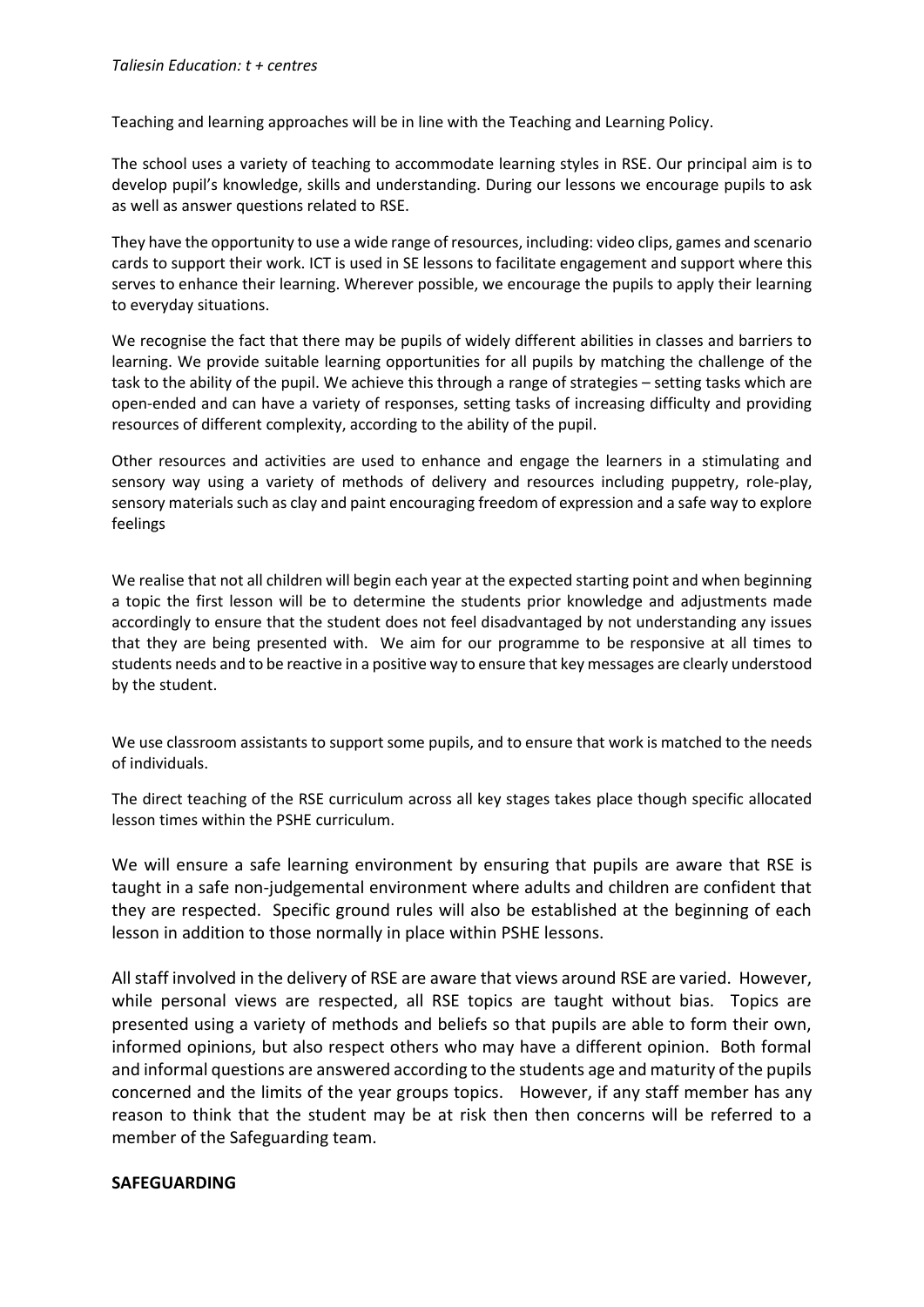As a general rule a child's confidentiality is maintained by the teacher or member of staff concerned. RSE discussions may prompt a pupil to disclose about related incidents; for example, FGM, Forced marriage, child exploitation or abuse. If the member of staff believes that the child is at risk or in danger or has concerns about any information disclosed, she/he talks to the named Designated Safeguarding Lead who takes action as laid down in the Child Protection Policy. All staff are familiar with the policy and know the identity of the member of staff with responsibility for Child Protection issues. The child concerned will be informed that confidentiality is being breached and reasons why. The child will be supported by staff throughout the process.

#### **ENGAGING STAKEHOLDERS**

Tpluscentres+ is committed to working with parents and believes that it is important to have the support of parents for the PSHE and RSE programme. Parents are provided with the opportunity to find out about and discuss the school's programme through the school website and prospectus, displays and an open-door policy.

To promote effective communication and discussion between parents and their children we notify parents through termly curriculum letters and the school website about when particular aspects of RSE will be taught. We also encourage an open-door policy to help ensure that parents can discuss issues with the school staff in a positive, sensitive and proactive manner.

### **Parental rights to withdraw their children**

Parents have the right to withdraw their children from all, or part of the RSE curriculum, except for those parts included within the National Curriculum for Science, which are statutory.

Effective methods to communicate Tpluscentres+ ' approach to RSE, including the parental right to withdraw their child, are through the year group RSE curriculum information letter sent home to parents. Parents will also receive a telephone call from the teacher/SLT before delivering aspects of RSE and this will include when external agencies such as Brooke are delivering the content. The letter also includes arrangements for a parent meeting with staff.

Parents are also informed that the RSE curriculum is an essential vehicle in supporting a school's statutory duty to:

- safeguard and promote the welfare of their children,
- advance the 2010 Equality Act,
- encourage the spiritual, moral, social and cultural development of pupils,
- foster British values, and
- prepare children and young people for the challenges, opportunities and responsibilities of adult life, along with the coverage of the National Curriculum for Science.

Those parents/carers wishing to exercise the right to withdraw their child from part or all of RSE are invited in to see the teacher who will explore any concerns and discuss any impact that withdrawal may have on the child.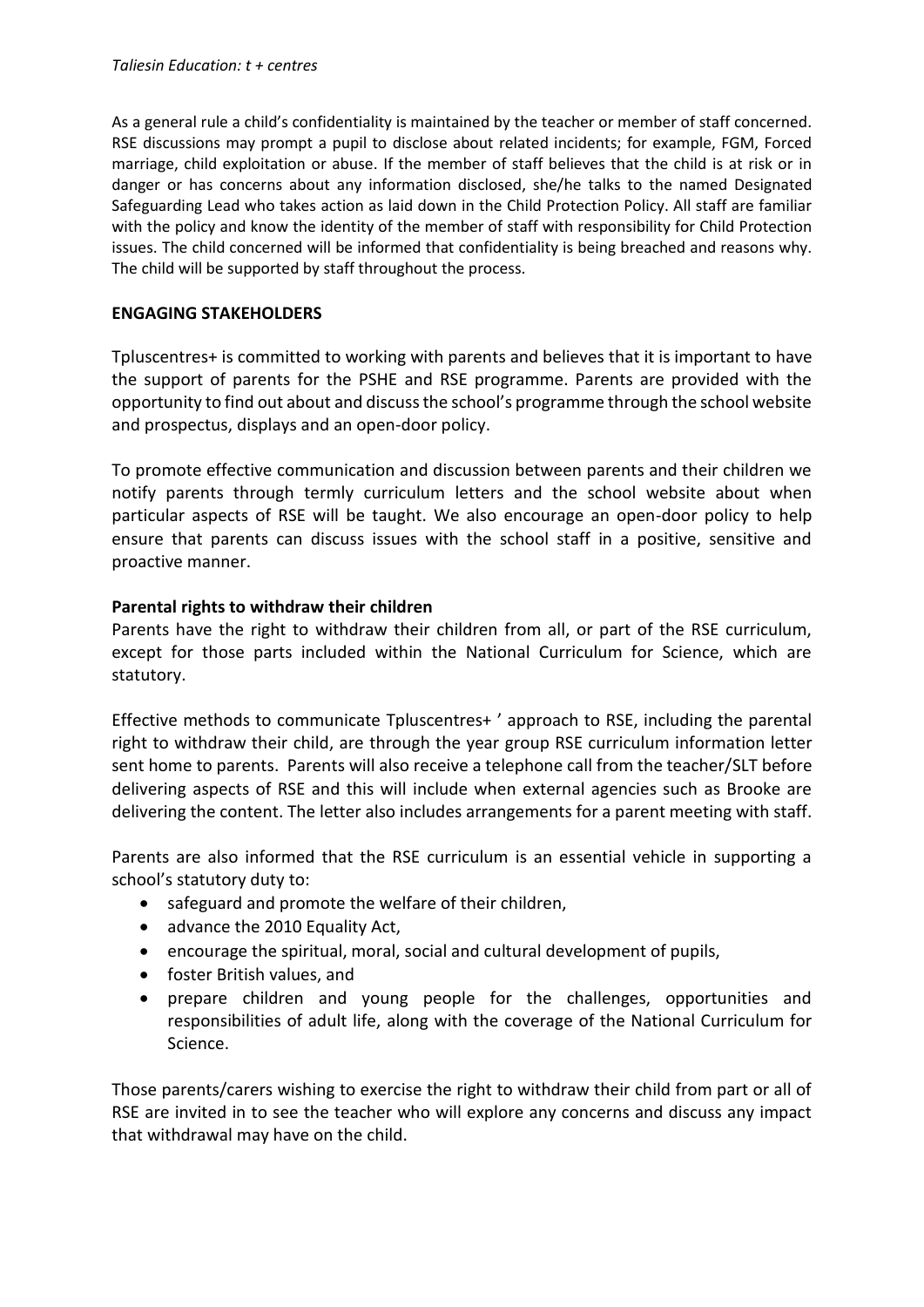Once a child has been withdrawn they cannot take part in the RSE programme until the request for withdrawal has been removed. It is then the responsibility of the parents/carers to deliver the content of the RSE to their child as they see fit. Information and support materials are available for parents/carers to use and are offered by the staff. Pupils who are withdrawn from RSE continue with individual learning tasks for other curriculum areas, which are carried out in another classroom or the library.

If a conversation arises about sexual health issues in a non-SRE lesson with pupils present who have been withdrawn from RSE lessons, the teacher must stop the conversation and ask that the issues be discussed at an appropriate time. The teacher must, as soon as possible, find an appropriate time to continue the conversation with pupils when the withdrawn child is not present.

We involve pupils in the development of the RSE curriculum through the Teaching and Learning approach, which promotes dialogue about feedback and learning, enabling teachers to monitor pupils' views.

#### **MONITORING, REPORTING & EVALUATION**

We ensure that all pupils have equal access to the RSE programme through a thorough process of monitoring, evaluation and assessment, which takes into consideration pupils' needs, maturity, age, ability and personal circumstances.

Class teachers assess pupils' understanding and progress through formative and summative processes. These include pre- and post-topic mind maps, drawings, task outcomes, questioning and observation. Written or verbal feedback is given to the pupil to help guide their progress in line with the school marking policy.

Staff are kept informed of developments in key aspects of RSE, including links with safeguarding, inclusion, equality, child protection and antibullying, through regular training provided at staff meetings and INSET days.

Tpluscentres+ are members of the PSHE Association which helps to inform their practise and provide up to date information and changes to practise while also being a source of high-quality teaching material and resources.

#### **INCLUSION**

The RSE policy reflects and is line with the schools' equal opportunities policy and Tpluscentres+ ensures that the RSE teaching programme is an inclusive one and is appropriate and relevant to all pupils, including those with SEN and disabilities. Teachers ensure that the content, approach and use of inclusive language reflect the diversity of the school community, and help all pupils feel valued and included, regardless of their gender, ability, disability, experiences and family background.

RSE strives to meet the needs of all pupils regardless of their developing sexuality and deals honestly and sensitively with sexual orientation, answers appropriate questions and offer support. Homophobic and transphobic references and homophobic and transphobic actions and bullying are not tolerated and are challenged at Tpluscentres+